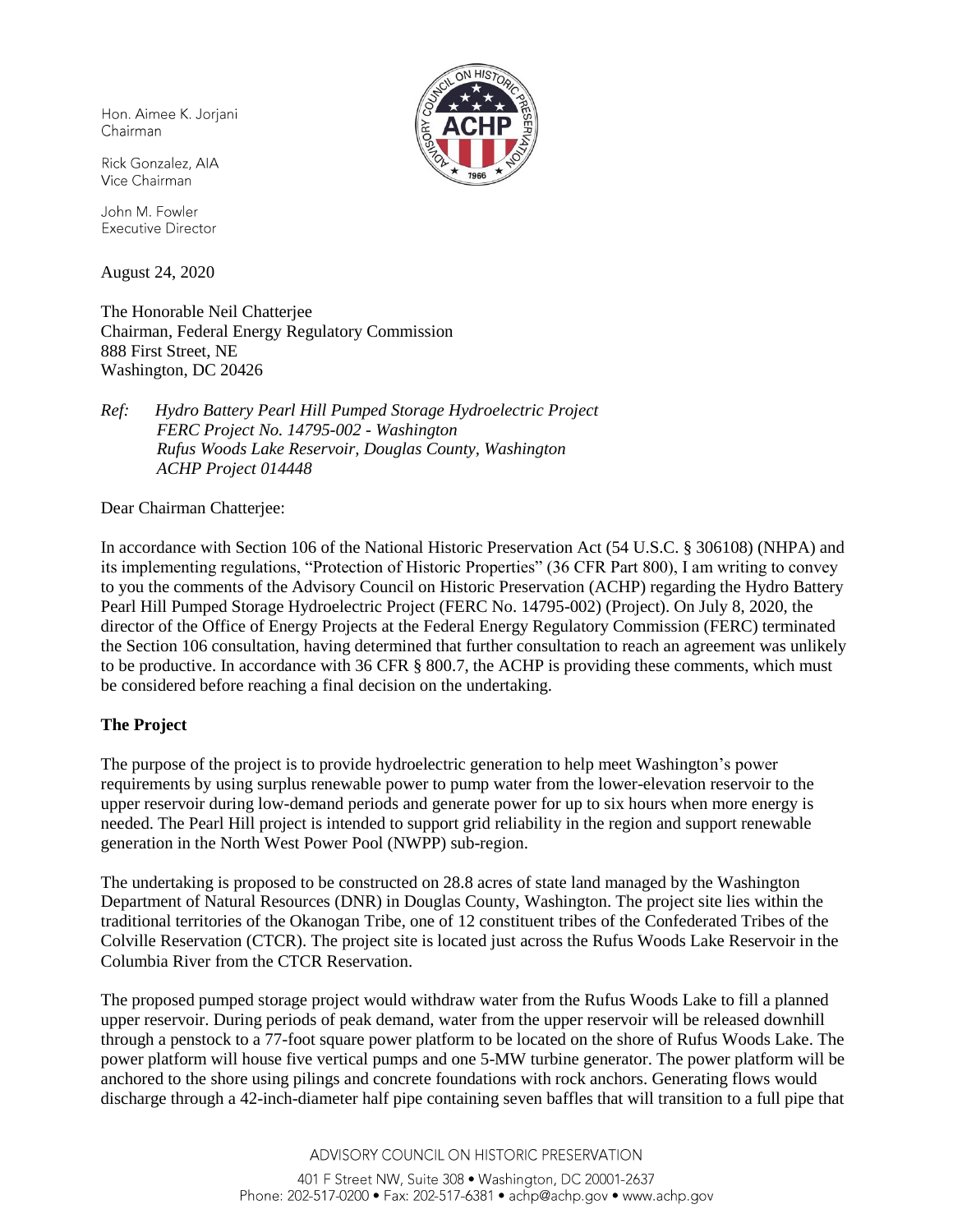then discharges through a velocity diffuser at a depth of about 20 feet. Electricity generated will be carried along a new 2,500-foot-long, 24.9-kilovolt transmission line (part buried, part affixed to the penstock) to an existing non-project power line. The planned upper reservoir would be a lined corrugated steel tank, 300 feet in diameter and 20 feet tall. The penstock will travel 3,400 feet above ground and 2,700 feet below ground. A new gravel road, approximately 3,847 feet long and 12 feet wide, will be built to enable access from a nearby county road.

# **Historic Properties**

The CTCR proposed that six pre-contact archaeological sites identified in the Area of Potential Effects (APE) for the undertaking constitute the Pearl Hill Archaeological and Traditional Cultural Property District. The archaeological sites in the district include lithic material sites, rock cairn sites, and two rock feature complexes that provide evidence of large-scale landform modification of a nature previously unseen within CTCR traditional territories. The tribe has determined that the sites represent a significant spiritual use area for the pre-contact ancestors of the CTCR.

The CTCR acknowledge that rock features such as these were sometimes used as caches and hunting blinds, but based on the location, these features were not likely associated with those uses. They sometimes were burials, and can have spiritual uses including vision questing and seeking spiritual power and were also used as sacred spaces or prayer rooms during ceremonies and rituals. The CTCR has opined that the district and its component sites are eligible for inclusion on the National Register of Historic Places as archaeological sites and as properties of religious and cultural significance which are associated with the cultural practices and beliefs of the Okanogan Tribe, as well as all constituent tribes of the CTCR. The CTCR has clarified that these practices and beliefs are rooted in tribal history and essential to the maintenance of tribal cultural identity and continuity. FERC, the proponent, and the Washington State Historic Preservation Officer (SHPO) have agreed with the CTCR's assessment.

### **Effects of the Project**

The CTCR believes that the construction and operation of the proposed undertaking will adversely affect the district and its constituent elements, directly and indirectly. The construction of the upper reservoir will destroy one of the lithic material sites that is a component of the district. Further, the undertaking will diminish the integrity of setting and feeling of the district by topographical modifications and other modifications of the surrounding landscape. The components of the project will be modern, industrial intrusions in the setting with visual and auditory impacts. The CTCR is also concerned that the new access road and associated trails will facilitate greater access to the project area and potential for damage to the components of the district.

Following additional study and consideration, the CTCR came to the conclusion that the project would be unacceptable in the proposed location, and no resolution of adverse effects would be sufficient.

### **The Section 106 Process**

The proponents of the Pearl Hill Project are required to apply to FERC for a license to construct, operate, and maintain the pumped storage hydroelectric project (P-14795) under Part I of the Federal Power Act, 16 U.S.C. §§ 791(a) through 825(r), as amended. They are also required to apply for permits from the Corps of Engineers Seattle District (Corps), which manages the Rufus Woods Lake Reservoir and has responsibilities for issuing permits to the licensee under Sections 10 and 14 of the Rivers and Harbors Act of 1899 and Section 404 of the Clean Water Act and Section 408 of 33 USC 408, as well as providing a real estate out grant. Review of the project and issuance of the required authorizations makes the project an undertaking subject to review under Section 106 by FERC and the Corps. The Corps designated FERC the lead federal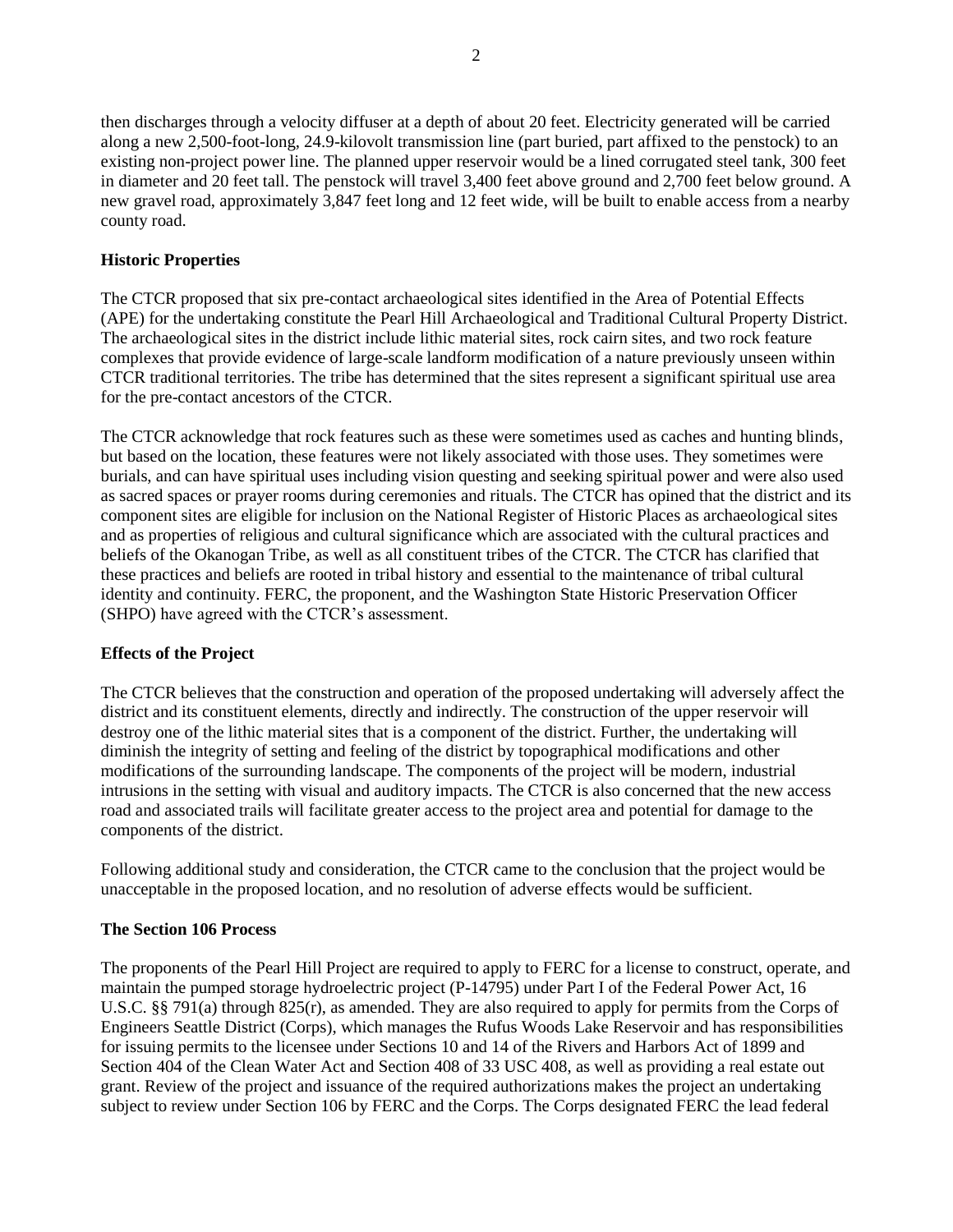agency for the purposes of Section 106 according to 36 CFR  $\S 800.2(a)(2)$ . The other consulting parties in the Section 106 review included the Washington SHPO, DNR, and the CTCR. The ACHP entered the consultation formally in May 2020 but informally participated in meetings with FERC, SHPO, CTCR, and other consulting parties in 2019, and in 2020, prior to and after formally entering to facilitate the consultation process.

The Section 106 review was carried out according to FERC's standard protocols, relying on delegation of the initiation of Section 106 to the project proponent, Shell Energy North America (US), L.P. (SENA). Consultation regarding a number of archaeological sites initially identified was subsequently challenged by later discovery of additional archaeological sites with unique characteristics, which the CTCR has determined form the core of an archaeological district and cultural landscape of great religious and cultural significance. In light of the tribe's position that the project was unacceptable in the proposed location and there was no mitigation that could resolve adverse effects, the Washington SHPO indicated its reluctance to execute a Section 106 agreement to complete the Section 106 review.

Despite this, FERC developed and finalized a Programmatic Agreement (PA), which it circulated for signature by the consulting parties, which would require the development of a Historic Properties Management Plan (HPMP). The HPMP would include a set of measures intended to avoid, reduce, or mitigate any project-related adverse effects on National Register-eligible cultural resources within the project's APE, including site-specific data recovery plans and a detailed plan for studying the relationship of the Pearl Hill Traditional Cultural Properties District to the Rufus Woods Lake Archaeological District to determine its importance in the tribal history of the region and reporting on study results. The HPMP would also include a description of future construction and maintenance activities that would be subject to review by the Washington SHPO, Corps, and CTCR, a process for conducting that review and resolving adverse effects, and detailed construction monitoring procedures.

On July 8, 2020, FERC notified the ACHP and consulting parties it was terminating consultation, given that the SHPO continued to maintain that it would not sign the PA.

In accordance with the ACHP's regulations, comments were sought from consulting parties and the public regarding the project and its termination. Comments were received from the CTCR, the Washington SHPO, and DNR during the ACHP's review period. The Corps responded that it declined to provide comment. In its July 20, 2020, letter, the CTCR reiterated its previous communications that the adverse effects are not acceptable, that no mitigation is possible, and that the project should be relocated. The CTCR also believe that its concerns were ignored or minimized based on an inherent ethnocentric bias in the FERC review process. The Washington SHPO summarized its concerns on July 28, 2020, reaffirming its position that it would not sign the PA if the CTCR continues to object, dependent on coordination with the governor. The SHPO believes that requests for consideration of alternative locations were ignored. Finally, in a letter dated August 8, 2020, DNR affirmed that it supports the expansion of new energy projects to help Washington transition to a clean energy future. However, as manager for the state land where the project site is proposed, DNR does not intend to renew the lease and authorize development of the proposed project without concurrence regarding the resolution of adverse effects from the CTCR and the SHPO.

# **Findings**

The ACHP has made the following findings:

• The CTCR have provided thorough and detailed information that clarifies the nature and significance of the Pearl Hill District and the effects of the undertaking on it.

The Section 106 regulations require federal agencies to acknowledge that federally recognized tribes and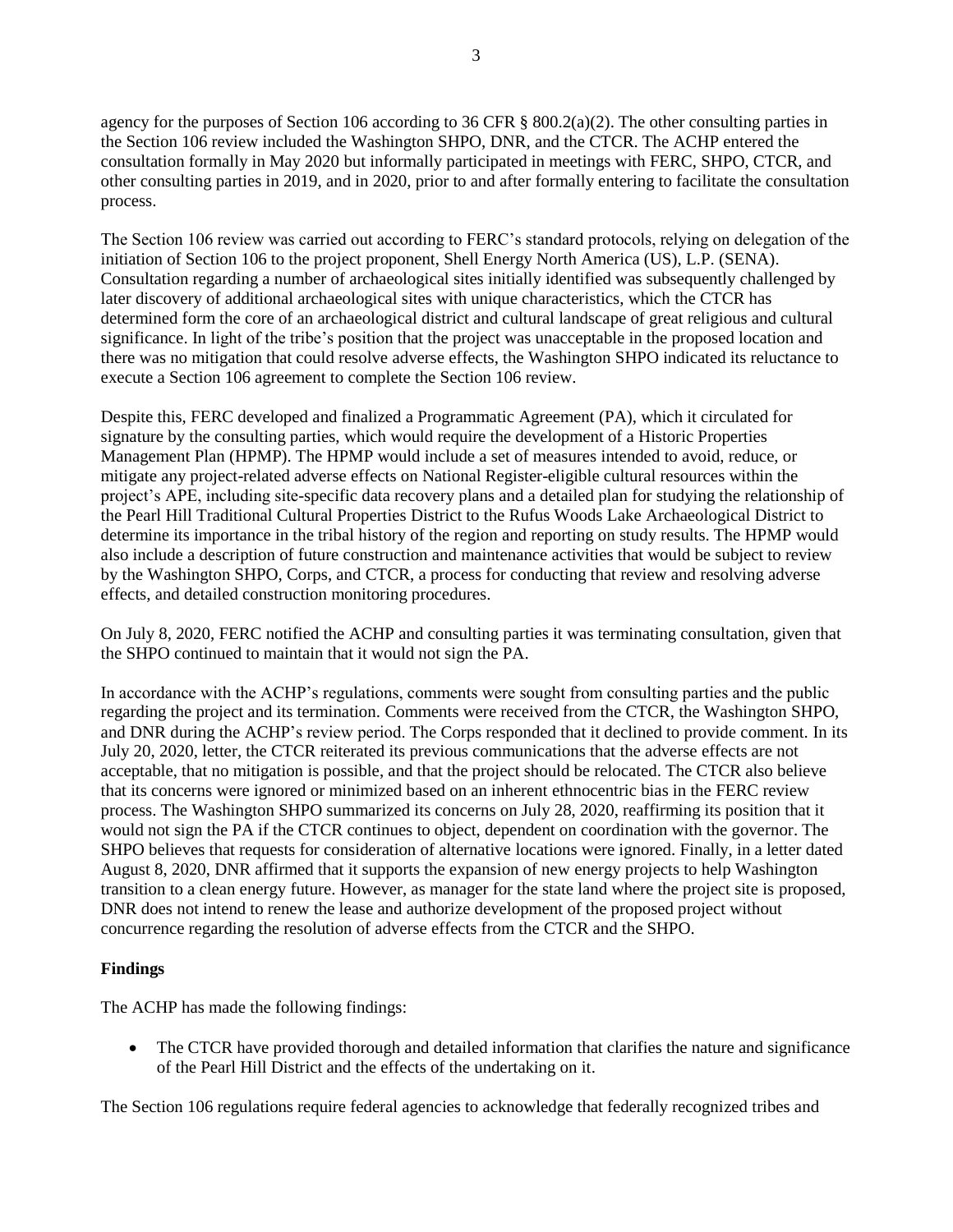Native Hawaiian organizations possess special expertise in assessing the eligibility of historic properties that may possess religious and cultural significance to them. The CTCR, in its Technical Memorandum, clearly outlined the property's significance to the tribe, as well as the high degree of integrity it retains. As a result, FERC, SENA, the Washington SHPO, and other consulting parties were able to consider how the undertaking would diminish various aspects of the property's integrity in assessing the undertaking's effect.

 The cultural value of the identified historic property, and its importance as a property of religious and cultural significance to the CTCR, was not fully appreciated by FERC.

The CTCR has clearly articulated that core sites in the Pearl Hill District are unique and of exceptional religious and cultural significance for its members. The CTCR believes that its concerns have been ignored or minimized based on an inherent ethnocentric bias in the FERC review process. The CTCR has tried to communicate that the historic properties identified are not simply another collection of archaeological sites such that the adverse effect of constructing and operating this facility can be reasonably resolved through data recovery, paint colors on project components, and funding to the tribe to assist with monitoring and academic evaluations of the District. The CTCR has clearly detailed the unique nature of this significant property and its location in an area with a high degree of integrity, particularly in regard to setting. While FERC's communications with the CTCR are demonstrated in the administrative record, FERC's reliance on the project proponent and proponent's consultants to coordinate with tribes in carrying out research to inform the license application and the steps in the Section 106 review subsequent to the submission of the application may insulate FERC staff from the full import of the tribe's communications about significant properties.

The FERC process hinders the consideration of a range of alternatives in Section 106 reviews.

Section 800.1(c) of the Section 106 regulations requires that federal agencies ensure that the Section 106 process is initiated early in the undertaking's planning, so that a broad range of alternatives may be considered during the planning process for the undertaking. That is a requirement more easily adhered to by federal agencies that are planning undertakings that they will fund on land they manage. However, concern for the logic that informs that requirement is important for federal agencies that provide assistance or authorizations as well. Because FERC is not a siting agency, it asserts that it only considers the proposed action, no action, and alternatives that are within the general footprint of the proposed project in making its licensing decisions and that any major relocation of the project outside of this area would require withdrawal or denial of the current application and submission of a new application. This places a heavy reliance on a proponent's coordination with tribes to identify and avoid properties of significance very early in the planning process, even before a project site has been selected, to avoid submitting an application that locks in a location where significant historic properties have been or may be identified. This also makes it unlikely that a significant historic property identified after an application is submitted can be effectively avoided, thus limiting the federal agency to a resolution of adverse effects that may not address the significance of the property to the tribes. In this case, the CTCR has asserted the proposed undertaking will have unacceptable adverse effects on historic properties of extreme significance for the tribes, and, as such, no resolution of adverse effects is possible.

 Despite the potential for the proponent to be unable to obtain local and state authorizations, FERC intends to complete its review and make its decision regarding the license application.

FERC staff have made clear that DNR's decision to withhold a lease renewal would not have any bearing on the Commission's licensing decision, because any license issued would give the licensee five years to obtain the necessary permits and rights needed to construct and operate the project. SENA also said the DNR decision to not issue an occupancy permit to SENA at this time due to CRCT objections to the project would not deter the company from pursuing the project.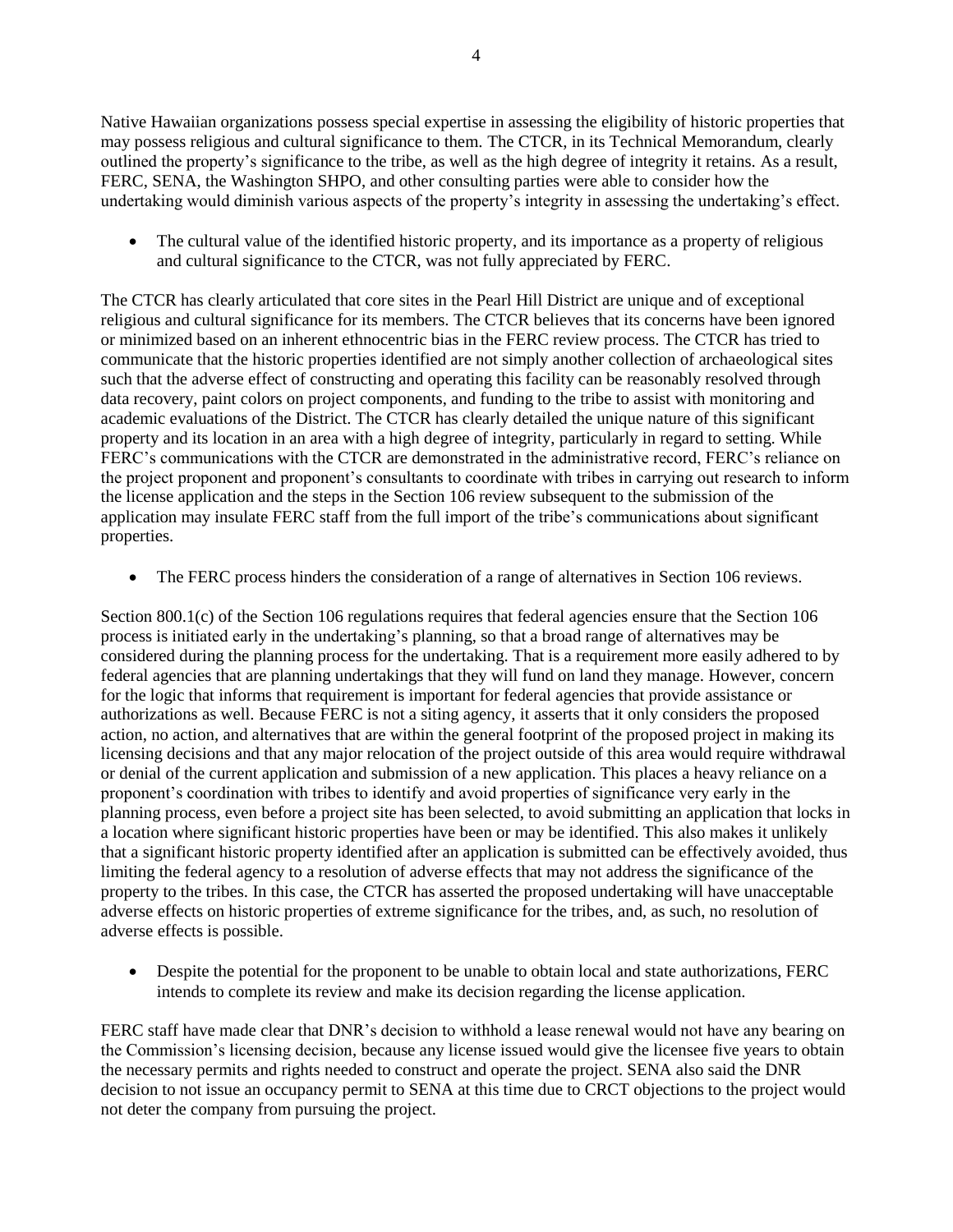#### **Recommendations**

The ACHP offers the following recommendations for your consideration:

FERC should deny approval of a license for this project in this location.

As the project will only provide a limited contribution to support of the grid during times of peak demand, but will cause irreparable harm to a significant tribal historic property, it does not appear that the project's need is greater than the effects to historic properties. The CTCR have repeatedly stated throughout the process that this is a property of great cultural and religious significance that will be irreparably damaged by the project. In the CTCR's opinion, the effects cannot be mitigated. Accordingly, FERC should give careful consideration to denying approval for the project as currently proposed.

 If FERC decides to approve the license application, it should require that the proponent comply with the terms of the unexecuted PA, including the mitigation proposed by SENA as referenced in the Final Environmental Assessment and further steps developed in meaningful consultation between FERC and the CTCR.

As stated above, the CTCR sees the adverse effects to the Pearl Hill District and its components as both unavoidable and unacceptable. However, if FERC decides to approve the license application, it should take all steps it can to mitigate the harm to those resources. At a minimum, FERC should make compliance with the provisions included in the proposed PA and any steps to resolve adverse effects proposed by SENA a condition of the approval. To the extent that the CTCR are willing to continue consultation, FERC and its proponent should continue to provide opportunities for further discussion.

 FERC should review the way it considers the importance of properties of religious and cultural significance to tribes and how it engages in consultation with tribes when carrying out its public interest review for licensing projects.

FERC should consider to what extent adverse effects to unique and irreplaceable properties of religious and cultural significance to tribes are realistically included in and influence its decision-making process. In addressing this, FERC should examine its policies on how it meets its government-to-government responsibilities, and consider increasing the participation of its staff in consultation with tribes as early as possible to enhance their understanding about the significance of properties, the ways they may be affected by an undertaking, and the potential for achieving consensus on resolving adverse effects. FERC should also consider and address how its ex parte requirements may hinder its ability to fully engage in consultation with tribes.

 Where possible, FERC should take steps to improve the consideration of alternatives in its review of license applications, particularly when properties of significance to tribes may be affected.

The FERC review process severely limits the consideration of alternatives that could avoid adverse effects. FERC should take steps to ensure the guidance it provides to project proponents and tribes reinforces the need for coordination at the earliest steps in the planning process to improve the chances that properties of significance for tribes will be considered in project siting before a location gets locked in by the license application. If FERC cannot envision a way to modify its review to include consideration of multiple locations in the early planning stages or pre-application process, then FERC should be more willing to consider the option of denying a license application based on adverse effects to historic properties of high significance to Indian tribes or other stakeholders. We wish to note that the ACHP has an online, on-demand course regarding Early Coordination with Indian Tribes for Infrastructure Projects available at no cost to users, which could be shared with proponents seeking guidance on FERC's licensing process.